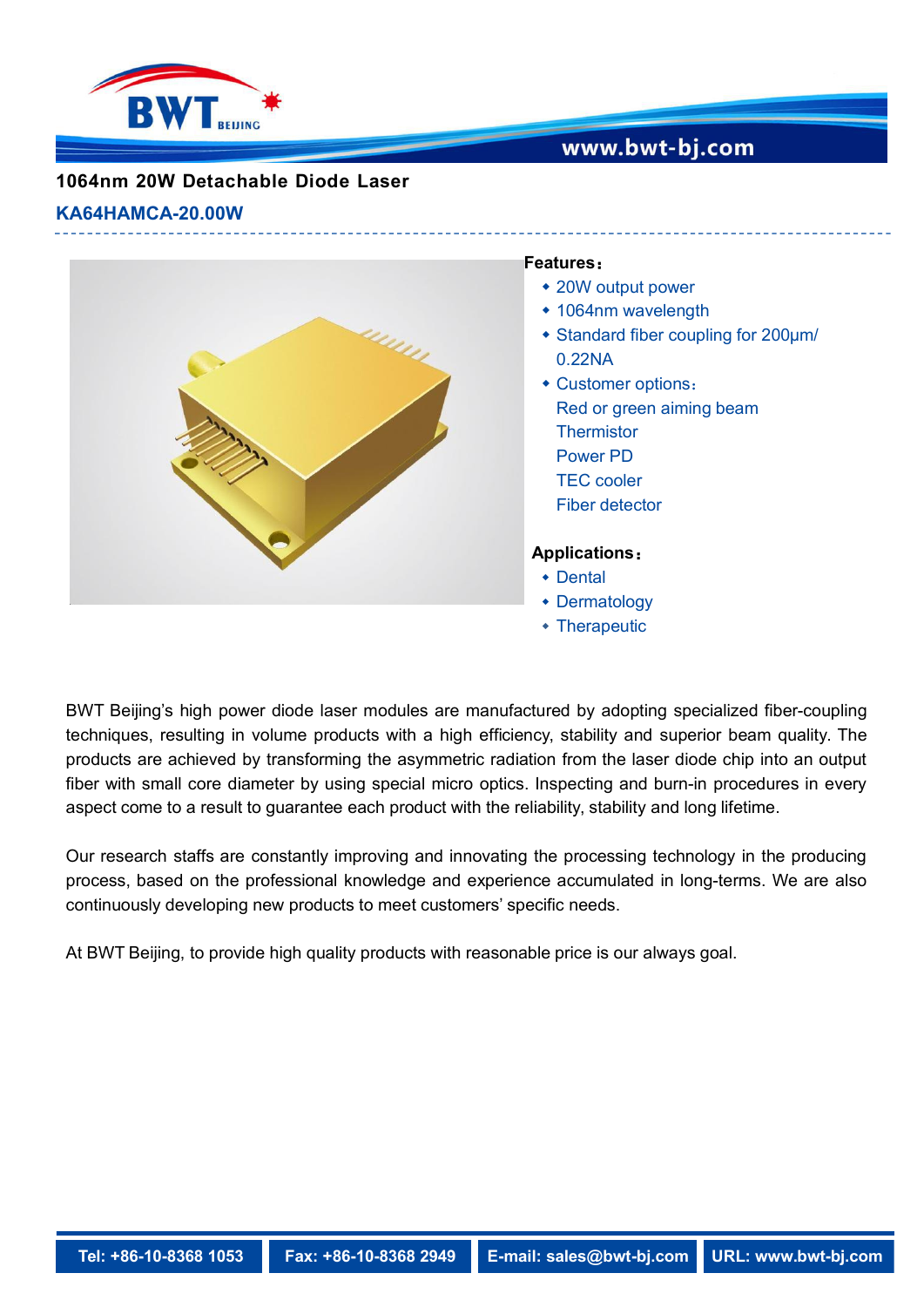

# www.bwt-bj.com

## **1064nm 20W Detachable Diode Laser**

#### **KA64HAMCA-20.00W**

| Specifications(25°C)              |                                   | <b>Symbol</b>                | <b>Unit</b>                          | <b>KA64HAWCA-20.00W</b>  |                          |                          |
|-----------------------------------|-----------------------------------|------------------------------|--------------------------------------|--------------------------|--------------------------|--------------------------|
|                                   |                                   |                              |                                      | <b>Minimum</b>           | <b>Typical</b>           | <b>Maximum</b>           |
| Parameter <sup>(1)</sup>          | <b>CW Output Power</b>            | Po                           | W                                    | 20                       | $\overline{a}$           | $\overline{a}$           |
|                                   | Threshold current                 | I <sub>th</sub>              | Α                                    | $\overline{a}$           | 0.7                      | $\overline{a}$           |
|                                   | Operating current                 | $I_{op}$                     | A                                    | $\blacksquare$           | $\mathbb{L}^2$           | 9                        |
|                                   | Operating voltage                 | $V_{op}$                     | $\mathsf{V}$                         | $\blacksquare$           | $\overline{a}$           | $\overline{7}$           |
|                                   | Reverse Voltage                   | $\mathsf{V}_{\mathsf{re}}$   | V                                    | $\blacksquare$           | 10                       | $\blacksquare$           |
|                                   | Slope Efficiency                  | $\eta$                       | W/A                                  | $\overline{\phantom{a}}$ | $2.8\,$                  | $\overline{\phantom{a}}$ |
|                                   | Electrical-to-Optical Efficiency  | PE                           | $\%$                                 | 30                       | $\blacksquare$           | $\blacksquare$           |
|                                   | Center wavelength                 | $\lambda_{\rm c}$            | nm                                   | 1044                     | $\blacksquare$           | 1084                     |
|                                   | Spectral width(FWHM)              | $\delta_{\lambda}$           | nm                                   | $\overline{\phantom{a}}$ | 6                        | $\blacksquare$           |
|                                   | Wavelength Shift with Temperature | $\overline{a}$               | nm/C                                 | $\blacksquare$           | 0.3                      | $\blacksquare$           |
| <b>Fiber Data</b>                 | Buffer diameter                   | $D_{\text{buf}}$             | μm                                   | $\blacksquare$           | 400                      | $\overline{\phantom{a}}$ |
|                                   | Cladding diameter                 | $\mathsf{D}_{\mathsf{clad}}$ | μm                                   | $\blacksquare$           | 220                      | $\blacksquare$           |
|                                   | Core diameter                     | D <sub>core</sub>            | μm                                   | $\blacksquare$           | 200                      | $\blacksquare$           |
|                                   | Numeric aperture                  | <b>NA</b>                    | $\sim$                               | $\overline{\phantom{a}}$ | 0.22                     | $\blacksquare$           |
| <b>Others</b>                     | <b>ESD</b>                        | $V_{\sf esd}$                | V                                    | $\blacksquare$           | $\overline{a}$           | 500                      |
|                                   | Storage temperature               | $\mathsf{T}_{\text{stg}}$    | $^\circ\!{\rm C}$                    | $-20$                    | $\blacksquare$           | 70                       |
|                                   | Lead Soldering Temp               | $T_{\rm ls}$                 | $^\circ\!{\rm C}$                    | $\sim$                   | $\blacksquare$           | 260                      |
|                                   | Lead Soldering Time               | t                            | sec                                  | $\overline{\phantom{a}}$ | $\overline{\phantom{a}}$ | 10                       |
|                                   | Operating case temperature        | $T_{op}$                     | $^\circ\!{\rm C}$                    | 15                       | $\sim$                   | 35                       |
|                                   | <b>Relative Humidity</b>          | RH                           | $\%$                                 | 15                       | $\overline{\phantom{a}}$ | 75                       |
| <b>PD Data</b>                    | Current                           | $\mathsf{I}_{\mathsf{mo}}$   | μA                                   | 200                      | $\overline{a}$           | 2000                     |
| <b>Thermistor</b>                 |                                   | $R_t$                        | $(K \Omega)/\beta(25^\circ\text{C})$ | $\blacksquare$           | 10±3%/3477               | $\blacksquare$           |
| <b>Aiming Beam</b><br><b>Data</b> | Output Power                      | $\mathsf{P}_\mathsf{a}$      | mW                                   | $\blacksquare$           | $\overline{c}$           | $\blacksquare$           |
|                                   | Wavelength                        | $I_{a}$                      | nm                                   | 630                      | $\overline{\phantom{a}}$ | 643                      |
|                                   | Voltage <sup>(2)</sup>            | $\mathsf{V}_{\mathsf{a}}$    | $\mathsf{V}$                         | $\overline{\phantom{a}}$ | 2.2                      | $\sim$                   |
|                                   | Current                           | $I_a$                        | mA                                   | $\blacksquare$           | 45                       | 65                       |
|                                   |                                   |                              |                                      |                          |                          |                          |

(1) Data measured under operation output at 20W.

(2) Support 5V DC input